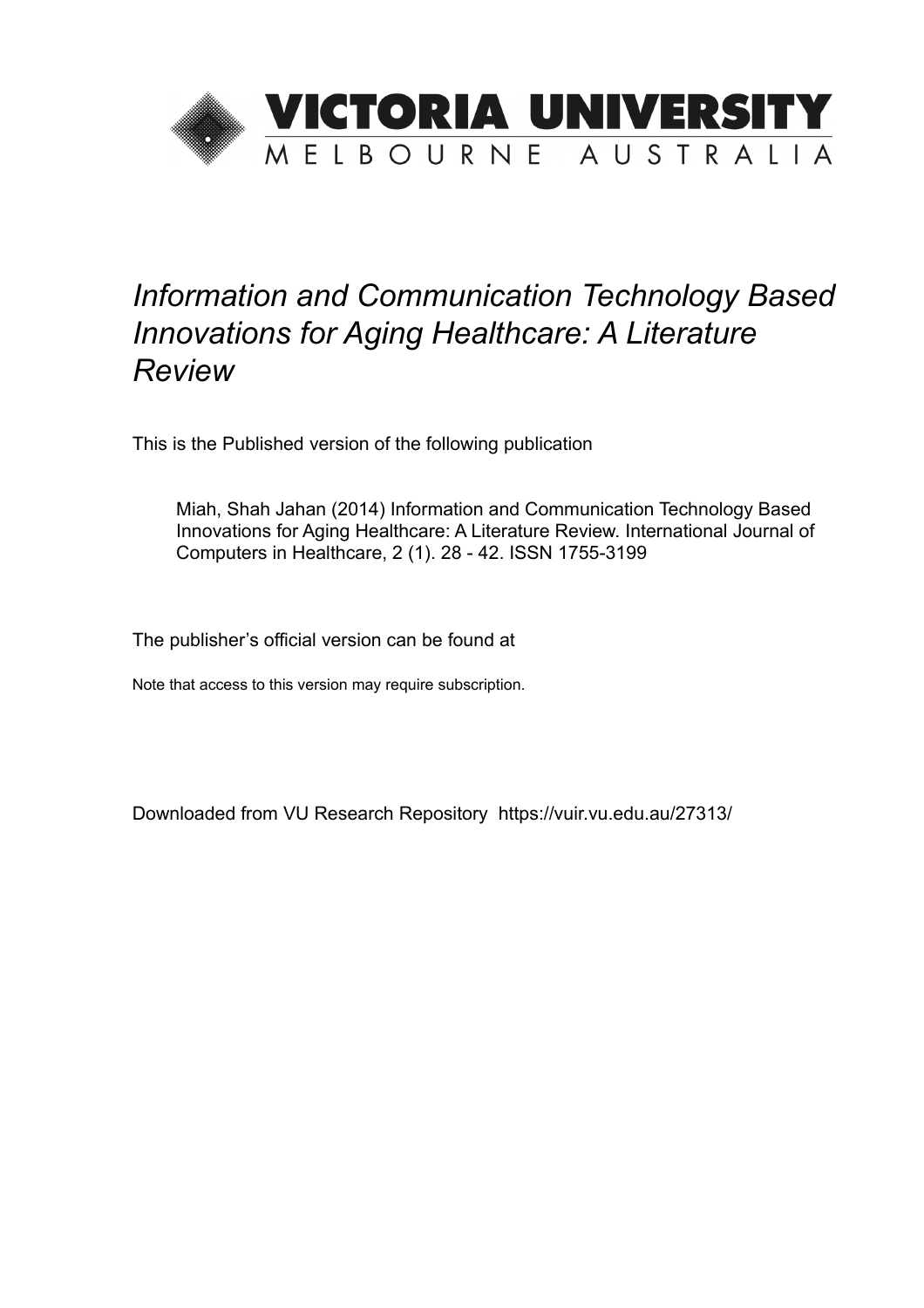# **Information and communication technology-based innovations for aging healthcare: a literature review**

# Shah Jahan Miah

Information Systems Discipline, College of Business, Victoria University, Footscray Park Campus, Melbourne, VIC 3011, Australia E-mail: shah.miah@vu.edu.au

**Abstract:** The paper presents a systematic literature review to identify the key application areas of innovations through the use of information and communication technologies (ICT) in providing healthcare information to elderly population. Out of the 210 articles published in various health informatics and information systems journals, 42 were identified to meet the requirements for inclusion in the particular review. Based on our analysis, ICT innovations offered for elderly population's healthcare are classified as: smart home-based; mobile-based; online-based; and personalised device and application-based innovations. However, most of the innovations focus only on user side demands and omit the service providers' dynamic demands for information delivery. A cloud computing-based innovation shows promise to develop an effective information delivery approach to provide benefits, both for service providers and the elderly population, needing to deliver and use relevant technologies.

**Keywords:** aging population; ICT solutions; cloud computing, healthcare informatics.

**Reference** to this paper should be made as follows: Miah, S.J. (2014) 'Information and communication technology-based innovations for aging healthcare', *Int. J. Computers in Healthcare*, Vol. 2, No. 1, pp.28–42.

**Biographical notes:** Shah Jahan Miah is a faculty member of Information Systems (IS) at Victoria University, Melbourne Australia. Prior to this position, he had academic positions at the University of the Sunshine Coast, Griffith University and James Cook University, Australia. He has received his PhD (in the area of decision support systems), jointly from the Institute for Integrated and Intelligent Systems and Griffith Business School, Griffith University, Australia. He is an early career researcher who has lead authored over 50 peer reviewed publications including research book chapters, journal and conference papers in different IS areas and taught over 20 different IS/IT subjects for both postgraduate and undergraduate levels. His current research interests are decision support systems for industries, design science research methodologies, e-service design for businesses and healthcare information systems development.

Copyright © 2014 Inderscience Enterprises Ltd.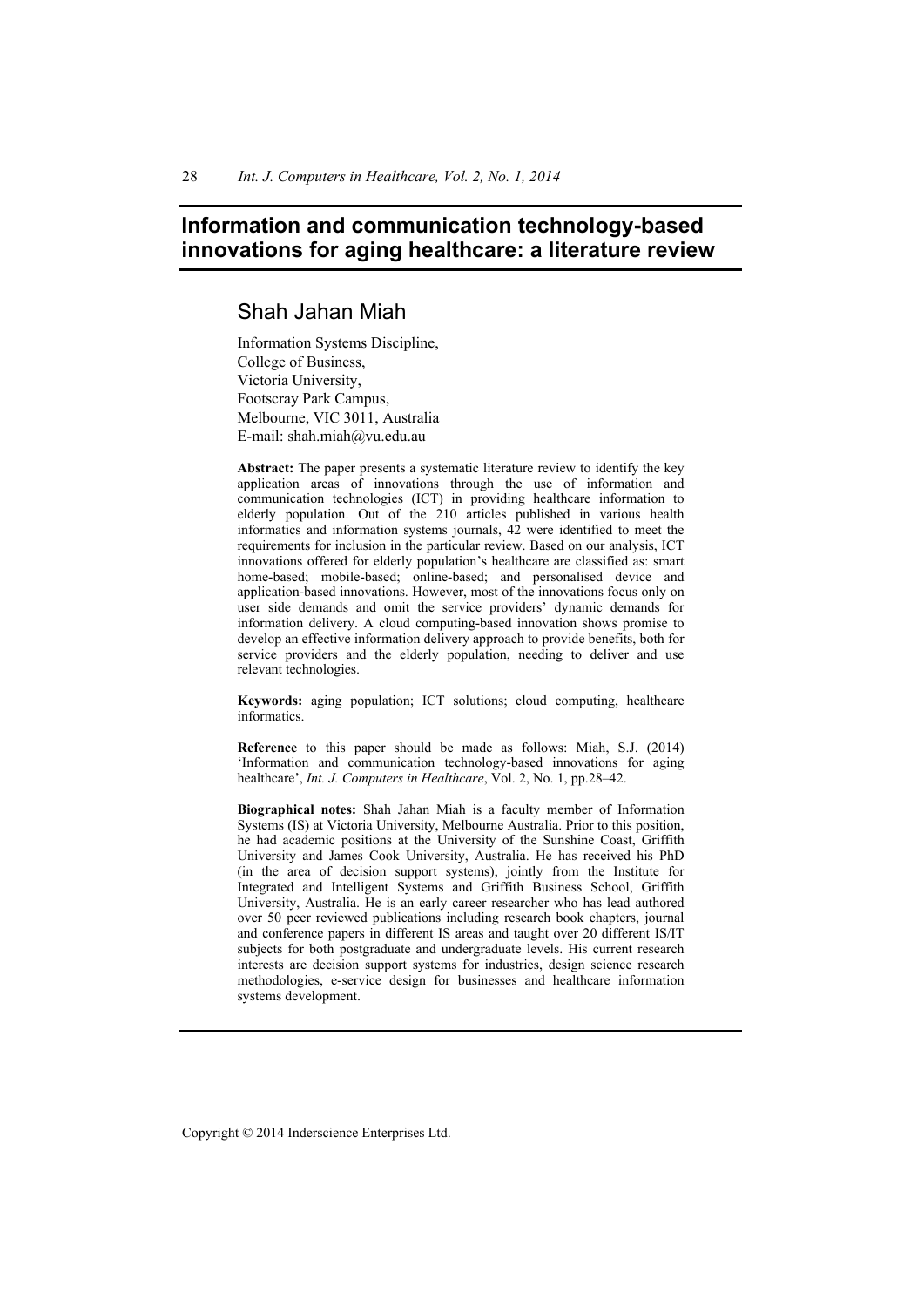#### **1 Introduction**

Information and communication technologies (ICT) generally offer connectivity and functions that take all data available to process into meaningful information. A good application of ICT should provide service tools specially in addressing the needs of communities. For aging community groups, previous studies have identified the importance of improving ICT services as a way of enhancing their daily living. In healthcare research, ICT has become an established way for aging community in the development of infrastructure, lifelines, communications and improvement of the richness of daily life. However, a limited number of studies identified the innovations of various ICT approaches that are applied to provide healthcare services to the particular community by addressing potential issues. The aim of the literature review is to identify key innovations of ICT applications and associated issues to deliver the healthcare information services for the elderly populations, in order to explore and develop an innovative information delivery approach.

A purely adoptive approach of implementing ICT-based applications for information service delivery towards 'active aging'<sup>1</sup> view is of paramount importance for the particular welfare of the elderly populations. The adoptive approach is not only for the end-user communities but also for the service providers. This need has received increased and holistic attention throughout national and local government initiatives. It has also become an emergent research topic in almost all developed and developing countries. A range of perspectives have been introduced to improve support services such as through e-health in elderly primary care (Flynn et al., 2009), through decision support systems for pressure ulcers (Fossuma et al., 2011) and through mobile-based applications for keeping elderly population more connected and improving awareness of their health issues. Researchers, policy makers, and funding bodies have attracted the attention of governments as the healthcare spending has rapidly escalated (Gaikwad and Warren, 2009). For instance, the growing burden of chronic diseases and overall increased awareness to improving quality of care (WHO, 2002) has increased demand in the context of reduced support of elderly healthcare and flawed funding models as well as public outcry about inadequate services for the elderly. The provision for delivering healthcare information increasingly looks toward the better use of ICT and possible cost effective ways to improve practices especially for handling long-term care challenges in an elderly society and to enable improved self-management though information sharing (Choi, 2011; Kluzer et al., 2010; Heart and Kalderon, 2013).

To remain independent and actively involved in exploring healthcare information, elderly populations have shown a growing interests in using different ICT applications, as evidenced in a number of studies in the field of health informatics (Capel et al., 2007; Piper and Hollan, 2013; Pulman, 2010). The elderly population (e.g., Capel et al., 2007 identified a elderly group who are less vulnerable and more active as taking a self-help view about their health) presumably perceive themselves as being healthier and happier when they become part of a strong social network (Pulman, 2010; Manthorpe et al., 2004; Wenger, 2001) and empowered through involvement in technology design (Capel et al., 2007) specially for exploring their own support needs. Therefore, in many instances elderly populations became the only target users of healthcare resources commercially,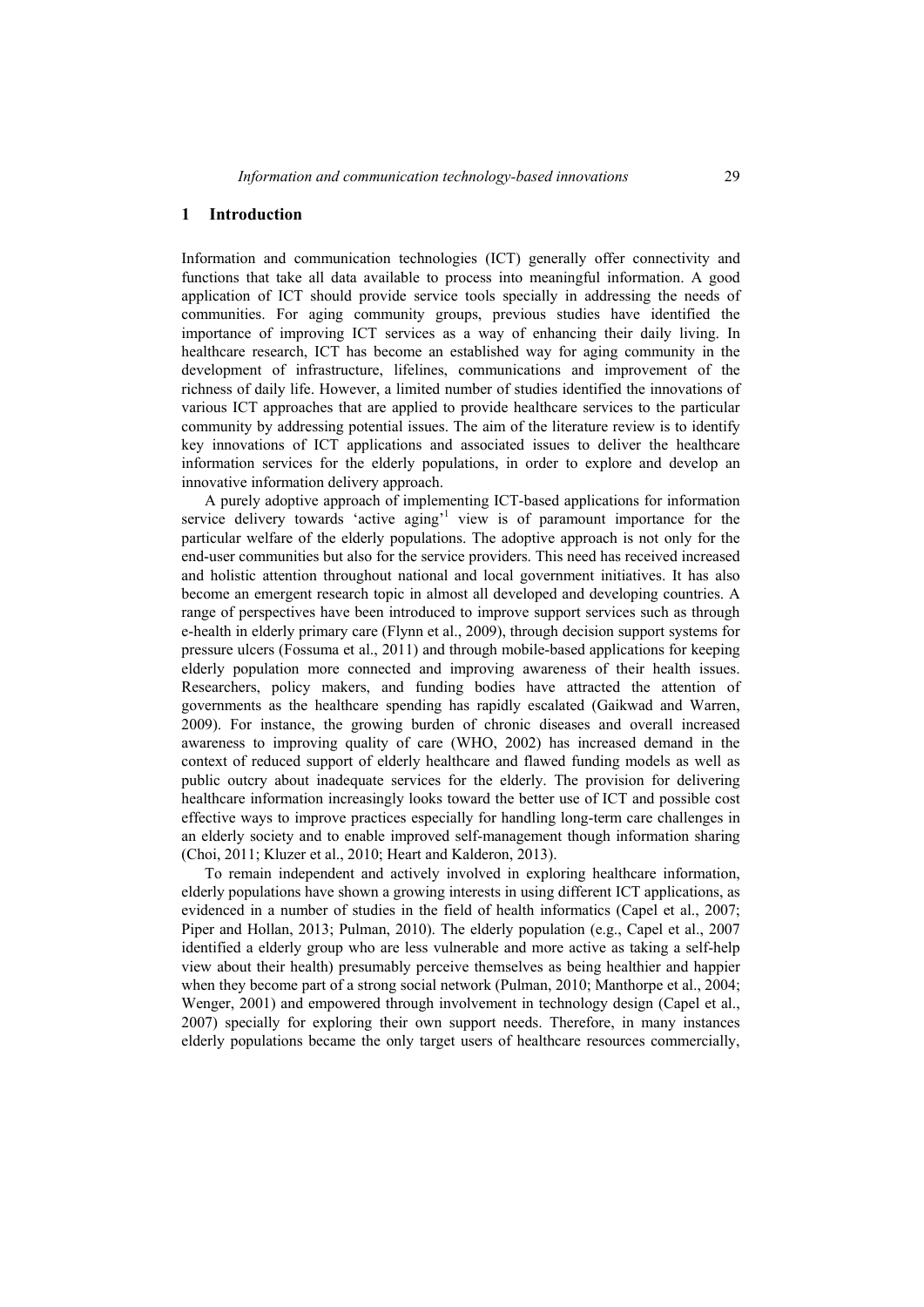due to improved options in intelligent devices, internet availability and rapid uptake of emergent technologies. At the same time, the requirement for increased attention, care and monitoring needs of the elderly population group have spearheaded advances in technology uptake among healthcare providers (Capel et al., 2007; Gaikwad and Warren, 2009).

Previous studies have been established on various ICT innovations that provide a range of support services including information services to elderly community. Online-based services are one of the common ways of service innovations in that elderly populations have been offered healthcare information services and assistance for their independent living. Healthcare information providers (such as private and public healthcare institutes that works for community or public healthcare awareness) still suffer in choosing use of technologies for meeting the information needs of the population. Various ICT provisions became common as consistent systems of supporting the emerging information transferring (Thraen et al., 2012); web-based social networking (Pulman, 2010); personalised healthcare advice (Al-Busaidi et al., 2006) and security and monitoring (Hoof et al., 2011) along with other technology embedded solutions. However, most previous studies focus on the impact of ICT-based solutions only from end-user demands perspective highlighting the benefits and positive impacts on meeting particular demand such as for knowledge sharing (Pulman, 2010). In relation to the adoptive approach, fewer studies have been published on the benefits and impacts of new technology that can fulfil requirements from the perspective of healthcare service-providers to deliver the healthcare information for public use. One contemporary example is the application of adoptive technologies including – cloud computing, that is designed to enhance information management and delivery. Fitzgerald and Dennis (2010) described cloud-based design as a 'circuit-switched service architecture' that is easier to implement for organisations because they reduce the burden of managing the computing resources. This implies that end users can have service through the cloud without any technological burden. This type of ICT-based innovations provides a cost-effective and context-specific solution with reduced implementation burden  $(\Delta 2008)$ . At the same time, cloud technologies ensure ready user demand oriented features to meet the needs of both end-user and information providers.

This paper presents a systematic literature review to identify issues in the key area of innovations of ICT used in healthcare services for elderly populations. To address the issues the study aims to propose a new information delivery approach that would support self-care and help elderly population for their independent living. The study used an inductive approach to capture about the existing innovations and issues that are identified through various ICT solutions development in improving the healthcare specially for delivering healthcare information.

The paper is organised as follows: First, we explore the problem context of elderly populations and broadly how ICT technology can assist in healthcare service provisions. Second, is described the research method adopted for this study. Then in subsequent section we present our analysis of the literature and emergent challenges, followed by omissions and opportunities. Finally, we conclude with the rationale and scope for further study in this important area.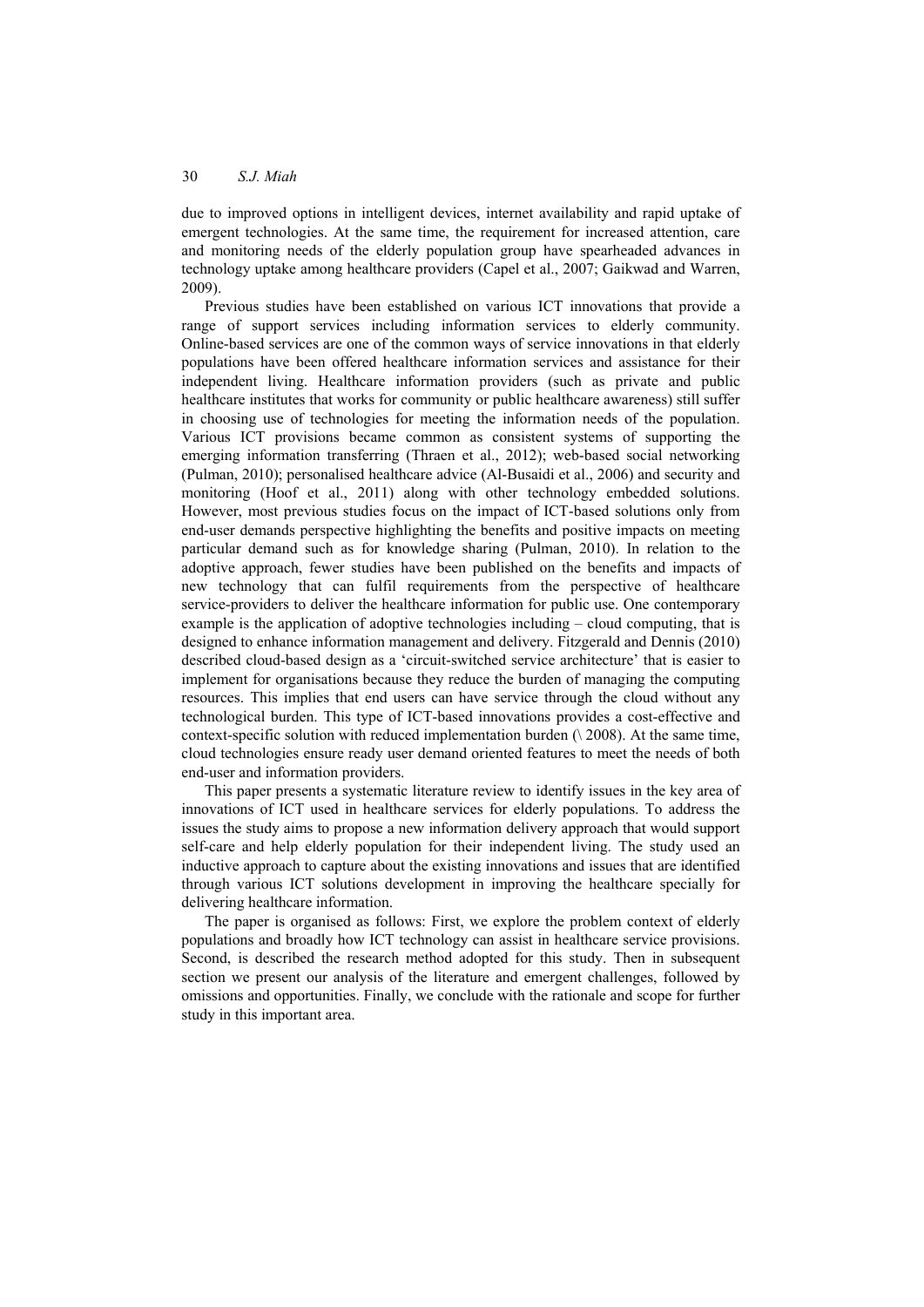#### **2 Problem area**

Health organisations have increasingly invested resources toward improving new technologies for healthcare service delivery. In some cases, organisations aim at developing ways to deliver timely and accurate health information to their target customer. Organisations also intend to provide effective access to most updated materials. In the particular area of information service delivery, previous studies suggested two main directions on developing technological innovations. First direction focuses on improving internal or in-house process to help various practitioners and stakeholders in relation to information management (Randell et al., 2009; Georgiou et al., 2011). Second direction focused on information delivery for public, e.g., within a non-clinical context for individual end-users or patients community who need healthcare support for their well-being and independent every-day living (Joe and Demiris, 2013; Capel et al., 2007; Pulman, 2010; Gaikwad and Warren, 2009; Andreassen et al., 2007). Extending the second direction, our study highlights the key problem area of ICT applications for supporting independent lifestyle of elderly populations in order to identify a new approach of information delivery that may be suitable both to service providers and end-users community groups.

The considerable demands of providing healthcare infrastructure have been influential towards developing innovative approaches. Studies reported that technology-based innovations are of paramount importance to improve public information services (e.g., Hardey, 2008) described the possibilities for targeted healthcare information need to be explored for public information support) to support care in their own home without delay and, therefore, reduce institutional admissions for receiving care or treatments (Soar et al., 2007). The realities are not only relevant to address the effects of the elderly demographic but also huge expectations of governments for effective use of their health resources. Government policy encourages investment and research in ICT within the national health service (NHS) to provide high-quality services to elderly populations (Pulman, 2010; Sammon et al., 2009). Along with the major risk factors for complications in healthcare, new technology considered only support for information services in the home environment to reduce costs associated with facility-based healthcare (Pulman, 2010). Soar et al. (2007) noticed that the information service issue demanded urgent attention for elderly population and anticipated its impacts on healthcare in many countries, including several European states, the USA and Japan (Plaza et al., 2011).

Researchers, subsequently, identified a new research area called 'aged care informatics' (Frean, 2004). A number of research organisations and associations around the world commenced research programmes on elderly population. In Australia, a relatively new research programme called 'SAIL' (smart aging and independent living) has developed a research pathway for effective adoption of intelligent technology for the elderly populations. The programme initiated by national and international collaborators to elevate the consumer-needs-based research with a focus on developing new and emerging technology, where the benefits are not limited to end-user groups but also for the care providers, communities and care funders (CAAIR, 2011). This comprehensive research strategy motivated us to conduct a literature survey in order to outline an effective approach for information delivery that would meet the dual requirements.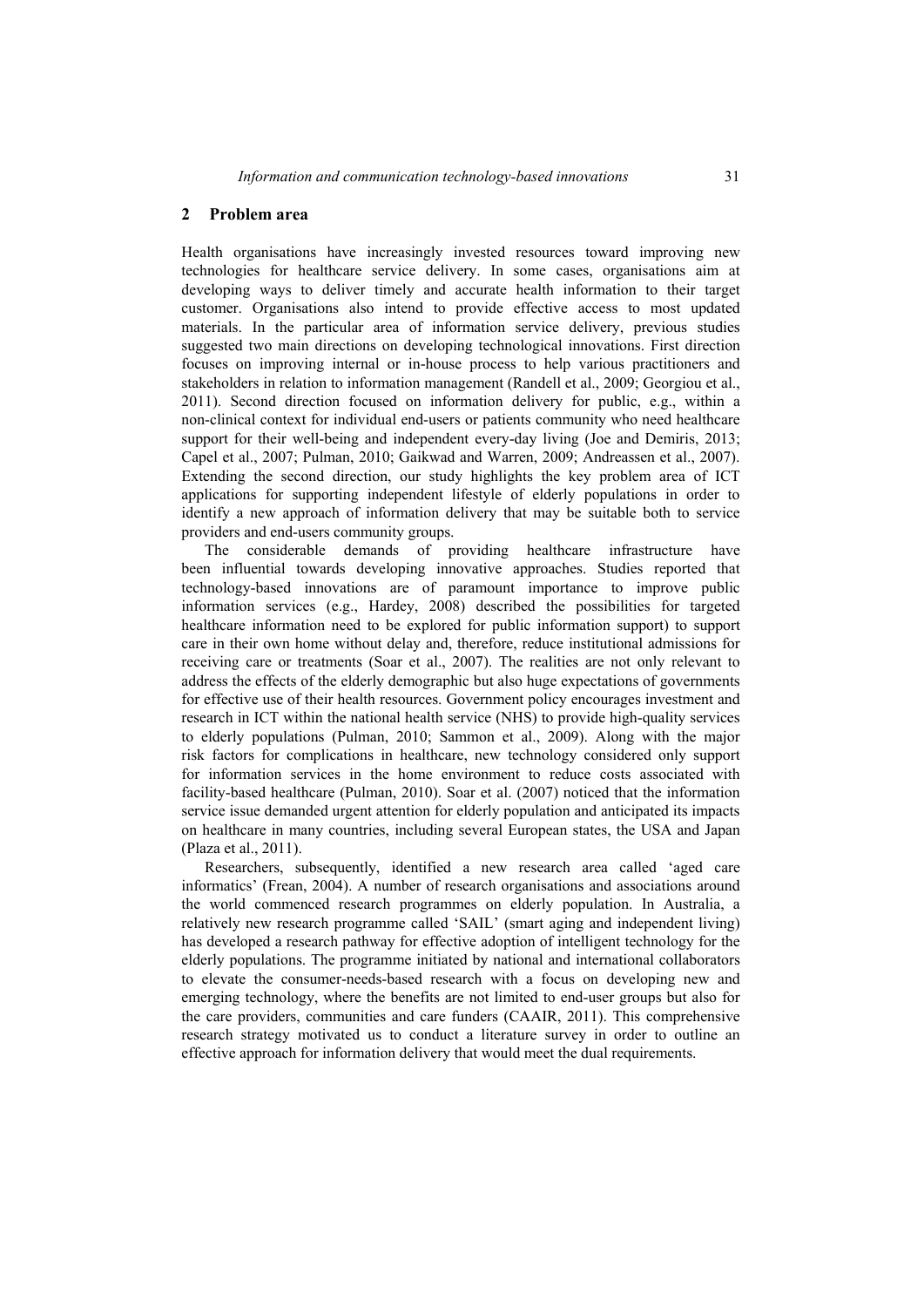Many academic journals in the field of health informatics identified useful aging healthcare themes in their special issue (for example, Sammon et al., 2009) for the purposes of:

- 1 investigating methods that are used to inform decisions through ICT technology adoption
- 2 developing ICT solutions for use with patients groups
- 3 investigating the results of using such IS/ICT innovations in practice to assist both elderly patients and clinicians.

Importantly, some journals focused on the special issue of the aspects of information service delivery on recipients. It therefore creates opportunity for a combined view of service delivery innovations considering the public role to yield an integrated approach in practice. The problem domain within the context shows the clear opportunities noted above. The study aims to conduct a review on the current ICT innovations in order to establish an approach of healthcare information delivery, particularly for elderly populations. We anticipate that the work will create a foundation for a cloud-based information delivery framework in order to advance approaches to healthcare technologies.

# **3 Used method**

To identify the key ICT application used for elderly population's healthcare information globally, the study initially conducts searching relevant articles published in the well-known health informatics journals. We used search engines of the University Library, Google Scholar and National Center for Biotechnology Information (NCBI) Portal, using the terms such as: 'aging population' AND 'technology', 'elderly' and 'technology' and 'older people' and 'ICT technology'. We also used OR instead of and in three cases. Similarly, the terms 'aging population', 'older people' and 'retiree needs' also used separately to identify which journals publish on aging healthcare needs. Firstly, we found that nine health informatics journals represented the highest presence in the search output. We decided to contain our enquiry to nine journals that published the majority of the papers, and in Table 1, the list of the journals identified are presented. In our meta search, we identified 186 articles on aging populations and drawing on the of the six (out of the nine listed) most frequently used journals for such output, we then select 42 (29 primary and 13 secondary) articles for further analysis in our study.

Articles that outlined impact, benefit and implementation of ICT applications were identified manually. Articles related to disease specific innovations and medical issues for older people were excluded. Following a searching guideline described by Gaikwad and Warren (2009), we retrieved each article that passed the inclusion criteria with respect to:

- 1 innovations/technological relations to objective
- 2 country in which research was performed
- 3 study design and method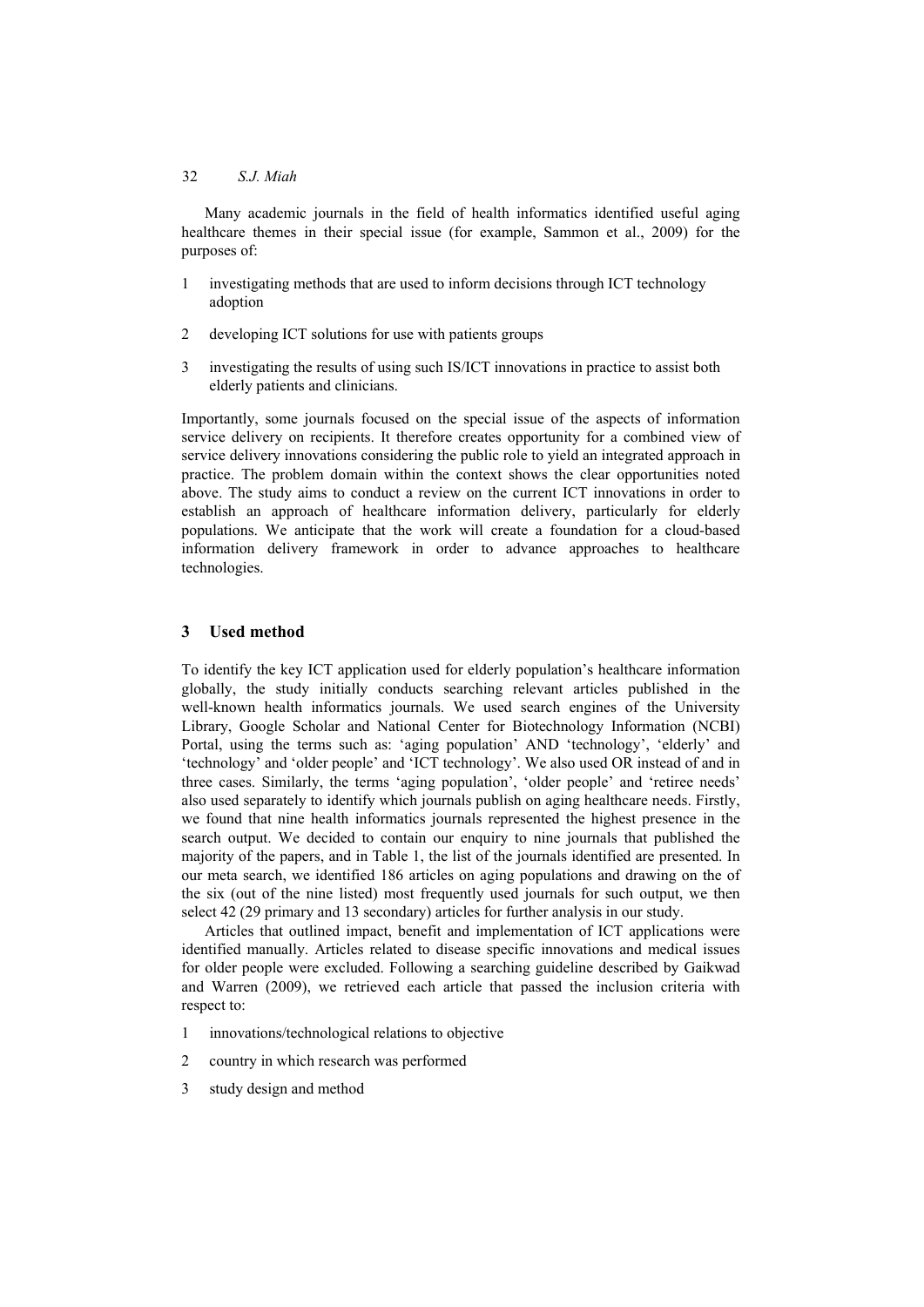- 4 study results and outcomes as a means to the older people's benefits
- 5 conclusions drawn from the study.

Table 1 shows the title of the journals in health informatics, relevant publishers and numbers of associated articles that were primarily considered for our analysis. The key issues and relevant technologies are identified from a range of the selected studies. The results, outcomes, conclusions, and whether the innovation worked in the included studies are summarised in the section below.

**Table 1** Names of the health informatics journals and numbers of articles

| Name of the journals                                                 | Publishers                                         | Numbers of papers |
|----------------------------------------------------------------------|----------------------------------------------------|-------------------|
| <b>Health Informatics Journal</b>                                    | <b>Sage Publications</b>                           | 8                 |
| Electronic Journal of Health Informatics                             | Australian College of<br><b>Health Informatics</b> | 5                 |
| International Journal of Medical Informatics                         | Elsevier                                           | $\overline{4}$    |
| Journal of Medical Internet Research                                 | <b>JMIR</b> Publications                           | $\overline{4}$    |
| Health Information on the Internet                                   | <b>RSM</b> Publishing                              | 3                 |
| <b>British Medical Journal</b>                                       | <b>BMJ</b>                                         | 2                 |
| Procedia Technology                                                  | Elsevier                                           | 1                 |
| Journal of Biomedical Informatics                                    | Elsevier                                           | 1                 |
| <b>IEEE</b> Transactions on Information<br>Technology in Biomedicine | <b>IEEE</b>                                        | 1                 |

#### **4 Findings and analysis**

Based on the findings, innovations of ICT applications for elderly populations can be classified as: smart home applications, mobile-based applications, online-based applications and personal devices and application-based innovations. The following sub-sections provide the details of the four innovations of ICT technologies.

# *4.1 Smart home applications*

Smart home-based innovation for elderly populations enables various assistive technologies for the everyday activities inside and outside of home, using electronic peripherals such as remote sensors, embedded systems, robotics and wireless mobile networks. The aim of such innovation is to enhance elderly group's comfort and the efficiency of healthcare and illness prevention (Axisa et al., 2005). These types of support are mainly hardware dependent, but most of them are embedded with ICT applications. For example, electrically controlled door opening, remote control of furniture and home electronics such as TV, digital reminders that offer health advice or support programmed for individual patients (Essén and Conrick, 2007). Axisa et al. (2005) described smart home technologies for smart clothing and home healthcare and disease prevention. ICT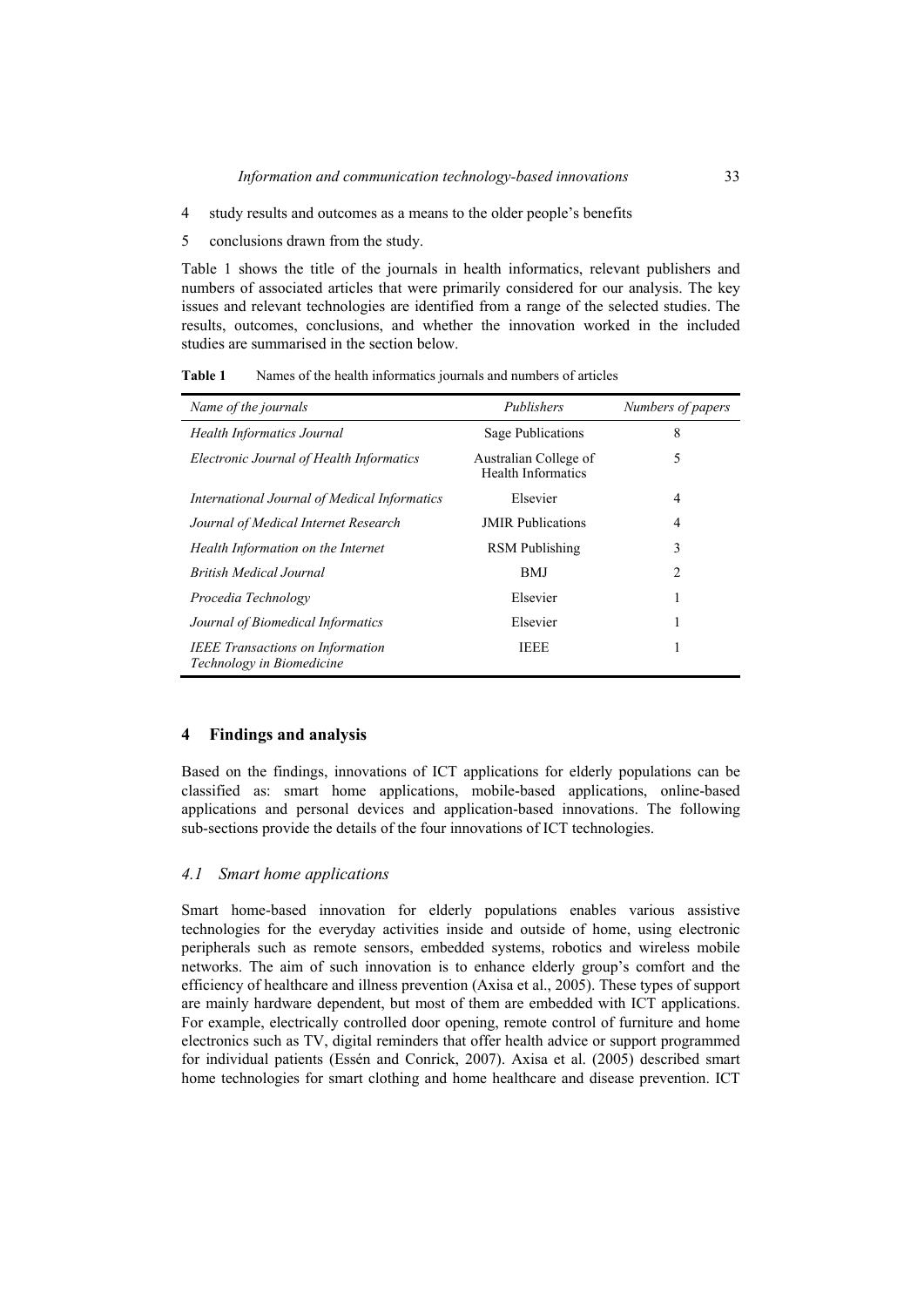applications are also embedded with portable devices for healthcare applications, and alarm installations that can detect and alert health emergencies in the home environment. However, the relatively expansive smart home-based applications are useful for independent living (e.g., for particular support) of elderly populations. The usage are limited to target groups with special needs rather than providing useful public provisions such as for delivering healthcare information. The technologies such as artificial intelligence (AI) provide inflexible options to tailoring requirements to also meet the end users demands.

#### *4.2 Mobile-based applications*

The innovation of mobile-based healthcare provisions is one of the well-recognised areas defined for elderly populations globally. In many parts of the world, mobile phone technologies are used to deliver healthcare information and other medical services at remote area, not only for the target end users communities, but also to meet the management need of governments and healthcare providers. In the literature, studies describe various mobile-based applications and other portable platforms to ensure remote access to various healthcare services related to the elderly independent living and support, one of the latest applications is 'the Guardian Angel application' (Panou et al., 2013). This innovation is based on the practical needs of formal and informal care-givers, healthcare and emergency support service providers, elderly associations, representatives of the scientific community to meet defined requirements for the particular elderly population with chronic conditions, stroke, asthma and hypertension. For Japanese elderly community, Obi (2013) introduced smartphone applications for the ageing and disabled communities for their well-being and independent living. Blake (2008) reviewed the role of mobile devices and applications and defined that both the text message and the voice response functions of the mobile phone are used in monitoring wandering in dementia, monitoring blood glucose in diabetes or promoting health information for safeguard.

The innovations in the particular area have been coined with the concepts such as telehealth, tele-care and tele-rehabilitation and e-health. Tele-care and tele-rehabilitation provide services directly to the end-users while e-health performs the combined role of electronic communication and information technology in the healthcare sector, the use of digital data in the healthcare sector – data transmitted, stored and retrieved electronically for clinical, educational and administrative purposes, both at the local site and remotely (Melander et al., 2007). Mobile-based applications offer a more personalised model of healthcare to meet individuals demand and in most of the cases the nature of the applications are intelligent agent-based (Plaza et al., 2013). This type of innovation has promise to enhance independent living for the elderly.

# *4.3 Online-based applications*

Online technologies such as social media and networking sites and blogs have become the platform for cutting edge practices, not just for the communication-specific functions, but also in terms of engagement and participation in larger communities of practice. Baker et al. (2013) described Facebook, LinkedIn, and other online communities represent an important opportunity to reframe the operation of disability and elderly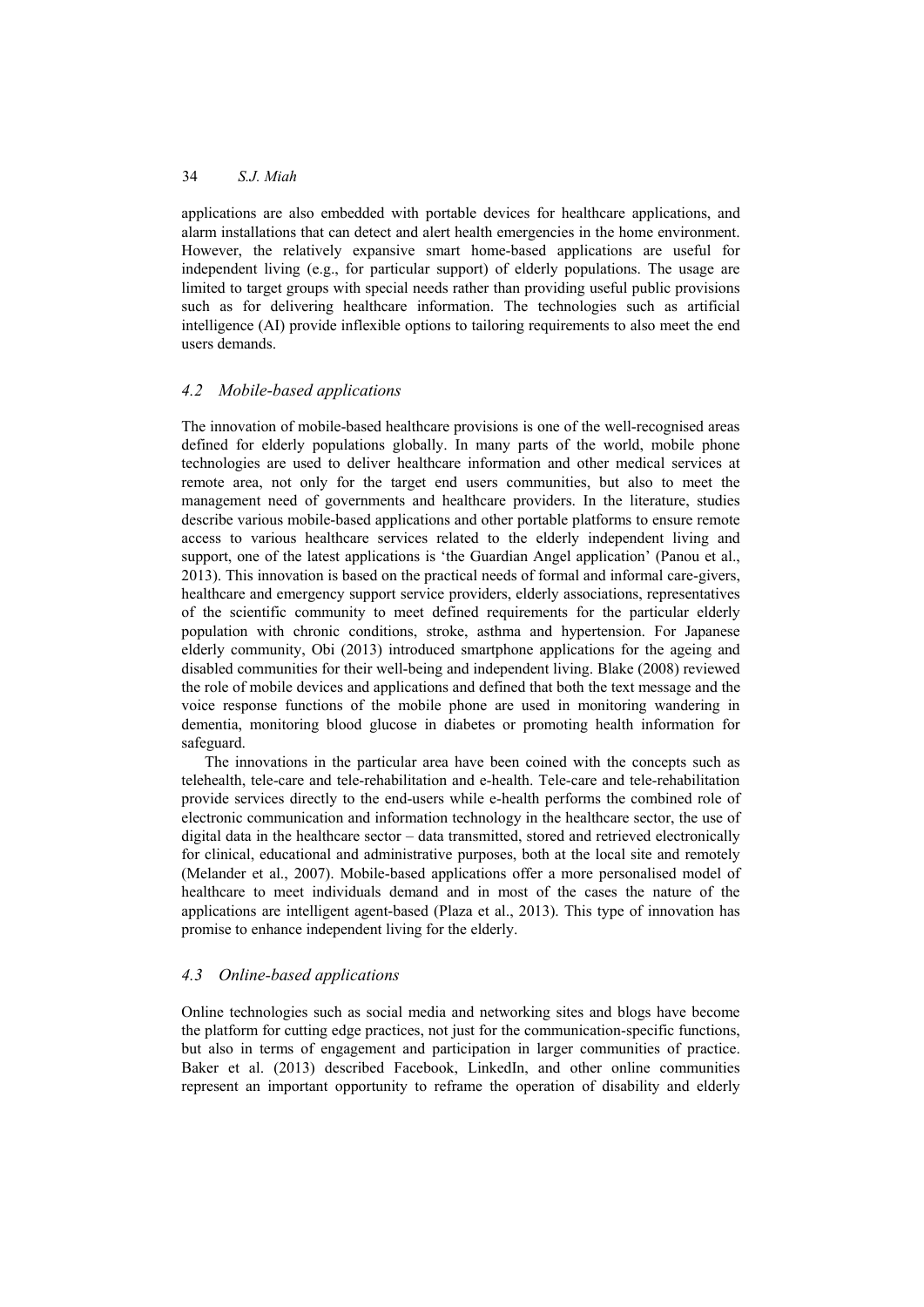community, especially those in which distributed networks and communities substitute for geographic proximity. Nyman and Yardley (2009) described usability and acceptability of a website that could provide tailored advice service on prevention activities. A tailorable website is used as a technique that could lend itself to innovations delivered online (Nyman and Yardley, 2009). Tailorable web enables a technique that makes information more personally relevant to the individuals by taking the individual's answers to questions and using them to match the advice to the individual's needs and preferences (Treweek et al., 2000, Nyman and Yardley, 2009). Sillence et al. (2005) suggested personalised web options for elderly groups for their information and advice. Nyman and Yardley (2009) explained the tailoring technique as interventions to current web-based healthcare solution. The benefits and impact focused studies on web-based technology identify methods and service verity for patients' specific conditions for example, with long term conditions (Pulman, 2010), patient with asthma (Shegog et al., 2006). Pulman (2010) described Web 2.0 technologies for improving healthcare services for people with long-term conditions. These provisions enable supporting personalised choice and provide resources for end-user or target community to self-care and self-manage. These studies show limited discussion of overall impacts of such technology use across elderly populations and benefits that are offered for the relevant service providers.

#### *4.4 Personal device and application-based innovations*

A range of assistive devices (laptops, tablet PCs, mobile phones, smartphones, alarm systems) have been implemented, trialled and promoted for the elderly that have been developed to improve the well-being and safe care of older citizen. These are intelligent walkers, which increase patient mobility, monitor blood pressure, and detect falls. Singh et al. (2009) evaluated the need to understand factors that determine elderly patients' enthusiasm to use e-mail to communicate with their physicians. These studies contributed to personal care delivery and enhance care facility capacity to service the health requirements for specialised groups. The other group of studies identified device-based solutions that show various applications through special computing devices that are used to support ageing populations' wellbeing and healthcare support needs. Piper and Hollan (2013) introduced shared touch-screen computer in use for elderly patients and how it may suit the needs of elderly patients in facilitating the doctor-patient interview process. Hoof et al. (2011) described a prototype of a surveillance system for monitoring by providing alarm in an emergency situation. On the other hand, Wu et al. (2011) mentioned the needs and preferences of elderly population towards employing an assistive robot in the home as a means of supporting these groups in the home taking in to account possible cognitive impairment.

Apart from web-based solutions, many studies proposed personal software applications for productive healthcare delivery and support. For example, decision support systems for controlling pressure ulcers (Fossuma et al., 2011); telehealth system (Lai et al., 2009), e-mail and SMS-based reminder system for appointments and medication management (Hughes et al., 2011), and electronic mail-based care communication (Singh et al., 2009), where end users or relevant user utilise such technologies.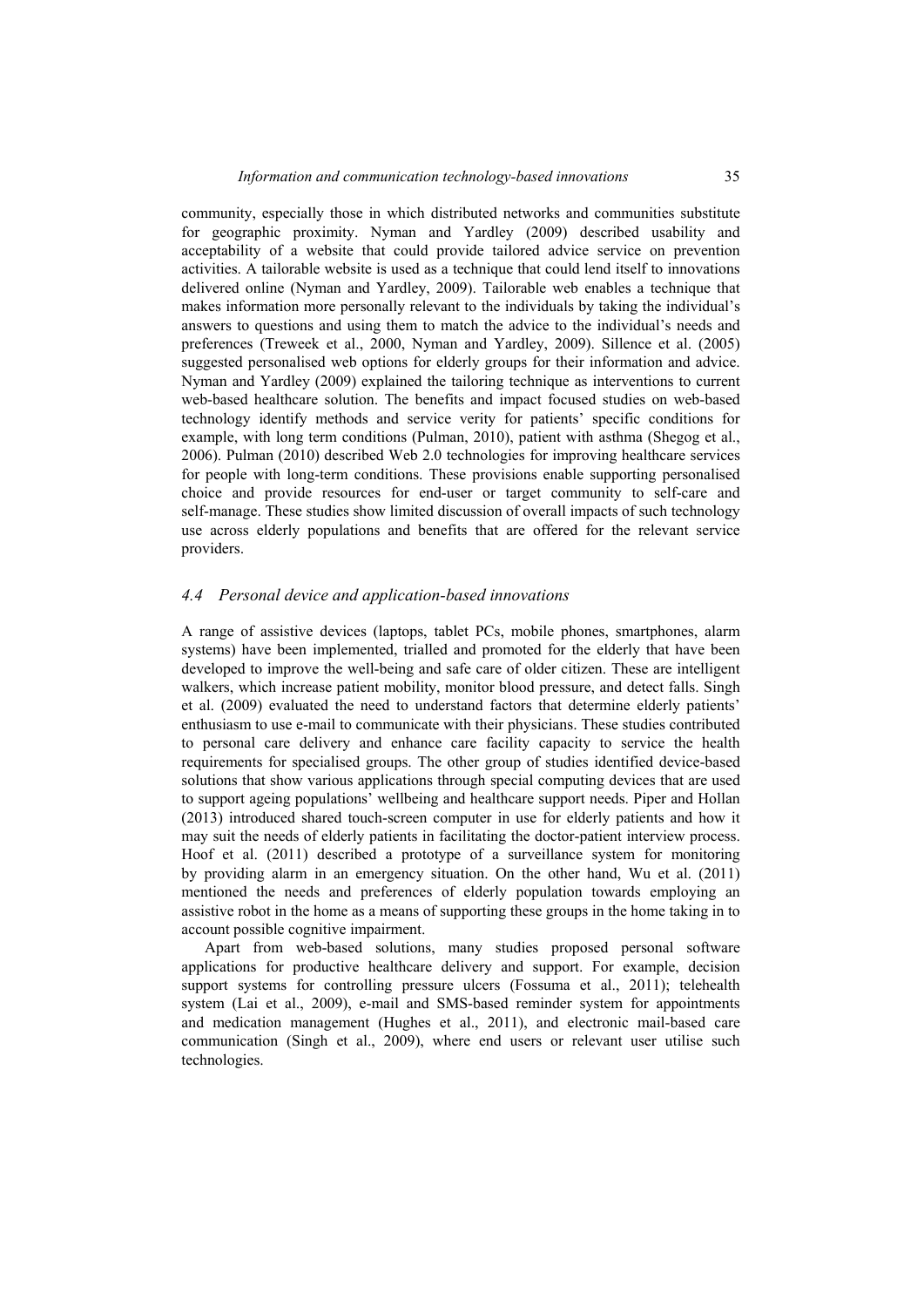| Main innovations                                                                                               | Technological components with the key purposes                                                                                                                                             |
|----------------------------------------------------------------------------------------------------------------|--------------------------------------------------------------------------------------------------------------------------------------------------------------------------------------------|
| Smart home-based<br>innovations                                                                                | Assistive technologies for the everyday activities inside and outside of<br>$\bullet$<br>home $-$ Axisa et al. (2005)                                                                      |
|                                                                                                                | Electrically controlled door opening, remote control of furniture and<br>$\bullet$<br>home electronics such as TV, digital reminders for individual patients -<br>Essén and Conrick (2007) |
| Online-based ICT<br>innovations                                                                                | Public website for helping achieve and maintain patient's healthy life -<br>$\bullet$<br>Capel and Farrugia (2005)                                                                         |
|                                                                                                                | Social networking through Web 2.0 for improving long term conditions<br>$\bullet$<br>quality of life - Pulman $(2010)$                                                                     |
|                                                                                                                | Personalising web information for patients' healthcare information -<br>Al-Busaidi et al. (2006)                                                                                           |
|                                                                                                                | Communities of participation for elderly groups - Baker et al. (2013)<br>٠                                                                                                                 |
|                                                                                                                | Evaluating usability and acceptability of a website - Nyman and<br>٠<br>Yardley (2009)                                                                                                     |
| Mobile-based<br>applications                                                                                   | Mobile healthcare application for the elder caregiver monitoring -<br>٠<br>Ferreira et al. (2013)                                                                                          |
|                                                                                                                | Mobile applications in an elderly society – Plaza et al. $(2011)$<br>$\bullet$                                                                                                             |
|                                                                                                                | Smartphones application for elderly people with disabilities in Japan –<br>$\bullet$<br>Obi (2013)                                                                                         |
| Personal devices<br>$\bullet$<br>and applications-<br>based innovations<br>(e.g., personalised<br>٠<br>system) | Home-based information and communications technology enabled<br>interventions for chronic disease management - Gaikwad and Warren<br>(2009)                                                |
|                                                                                                                | Computerised decision support system on pressure ulcers and<br>malnutrition in nursing homes for the elderly $-$ Fossuma et al. (2011)                                                     |
|                                                                                                                | Computer-based decision support for paediatric asthma management -<br>$\bullet$<br>Shegog et al. (2006)                                                                                    |
|                                                                                                                | E-mail and SMS text message healthcare reminders - Hughes et al.<br>(2011)                                                                                                                 |
|                                                                                                                | Telehealth system - Lai et al. (2009)                                                                                                                                                      |
|                                                                                                                | Touch-screen computer technologies – Piper and Hollan (2013)<br>٠                                                                                                                          |
|                                                                                                                | Intelligence surveillance system for monitoring ageing in home - Hoof<br>et al. (2010)                                                                                                     |
|                                                                                                                | Robotic agents for supporting community-dwelling elderly people –<br>Wu et al. (2011)                                                                                                      |

**Table 2** Main technologies and key purposes identified in previous studies

Table 2 illustrates technological details with key purposes of the four classes of ICT innovations below. There are associative issues to use these ICT innovations discussed in the literature over the past. It is also defined how internet options associated with other digital technologies provide easy methods to access health information to make choices about older people's healthcare needs and services. Nonetheless, Capel et al. (2007) argued that internet does not fulfil their needs of information seeking behaviour. Moreover, there are major barriers to use the internet for elderly population due to issues associated with experience, technological knowledge, cognitive capacity and physical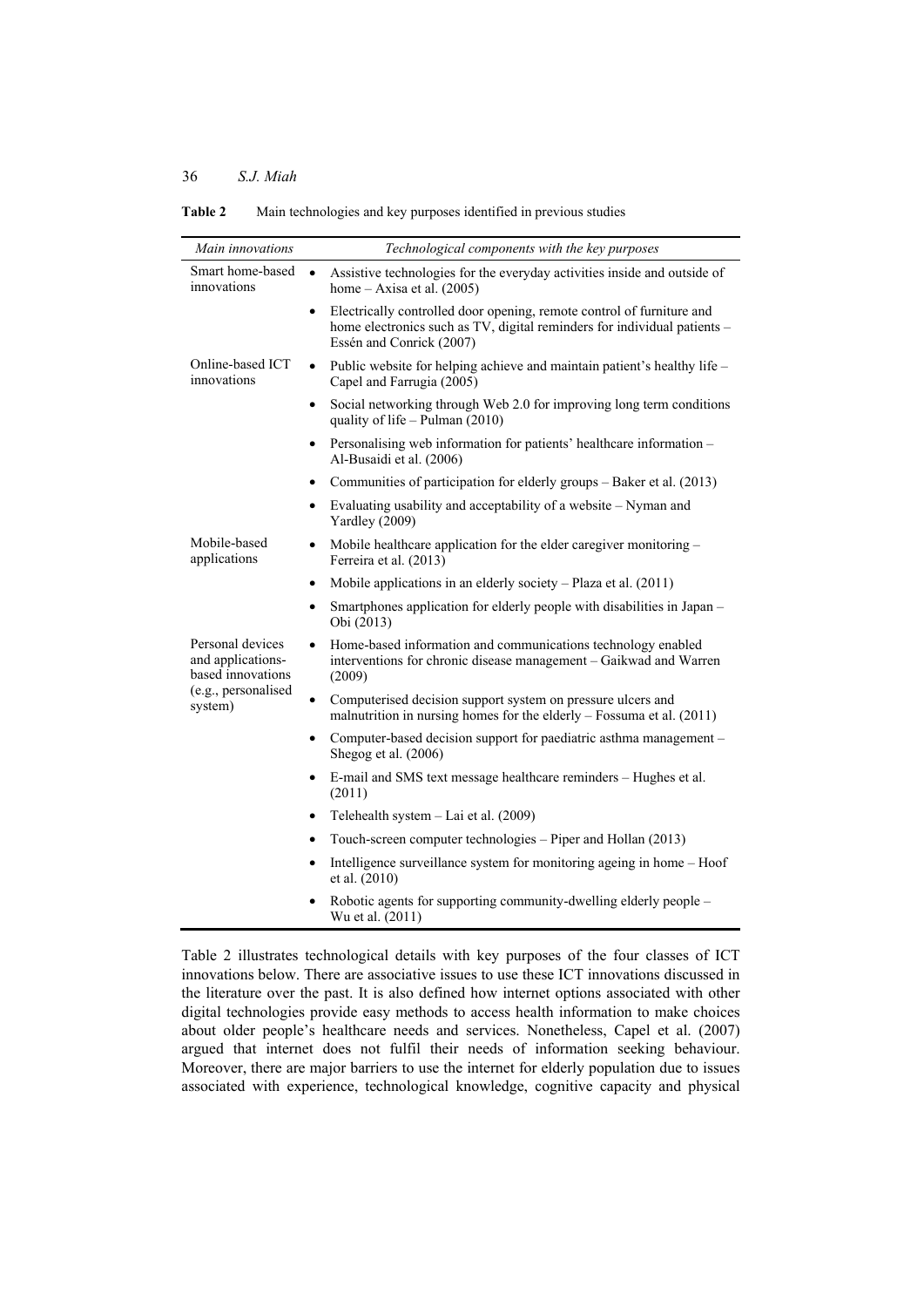capacity, such the demand on the visual cortex and optical functions that decline with age (Capel et al., 2007; Becker, 2004). Hindmarch et al. (2006) argued that internet usage for aging groups in respect to finding health information is problematic because of the 'digital divide' and lack of balance between ICT, medical and social research. Specifically, though technological solutions are viable and potentially valuable, the capabilities, motivation, needs and requirements for aged groups to benefit from technology has not been adequately considered all of the human factors in the particular case. On the one hand, the technology providers consider simply ICT solution-based interventions for their target information management. However, in many cases they fail to accurately consider relevant social and business implications in their automation. As a result, ICT implementations and adoptions result lack in contextual and user uptake although many contemporary studies suggest approaches for enhancing user uptake in healthcare decision-making (Miah, 2014).

However, consideration for the most fundamental aspects of design for the optimum healthcare solution needs to take into account of the important requirements that can add value to healthcare community. Service providers' issues in relation to how to reduce cost of health information delivery through the use of technologies are ignored in most of the instances. Each identified intervention offer benefits to address the relevant targeted issues. However, it is found that the impacts of most of these solutions focus only on user side demands but in general exclude the service providers' side demands in the purpose of technology design and implementation to meet requirements. Taking a systematic perspective of information users and practitioners who work with the aged as well as those of service provider facilities is an important as initiative to offer foundation understanding of comprehensive and quality applications with information resources for elderly population. Such an approach will add value to shaping a more effective information delivery model that will benefits the group and healthcare information providers to achieve positive outcomes.

To address the gaps in previous studies, the cloud computing, as adoptive approach, can possibly offer improvement for:

- a information usage
- b healthcare services
- c end user uptake client and service provider (Miah, 2014; Marston et al. 2011).

These improvements can add value over the four above mentioned innovations. The technological improvement through cloud computing can provide end user community with simplified access and service providers with having control over to web information (Miah, 2014). Many recent studies have described advantages of cloud computing-based services over other approaches. In improving healthcare service providers' options Lin et al. (2014) recommended that cloud computing can empower healthcare practitioners and service providers as it offers scalability, online delivery of software and virtual collaboration storage services which enable organisations who engaged in healthcare delivery (Sultan, 2014). The analysis of Lin et al. (2014) showed that the approach supports the healthcare information delivery at all levels of the healthcare system, including the work in the rural areas of China. Sultan (2014) described advantages of cloud computing-based applications in contributing to the advancement of healthcare information delivery. Although the study by Sultan (2014) identified cloud computing options to meet general expectations of health providers such as more innovative and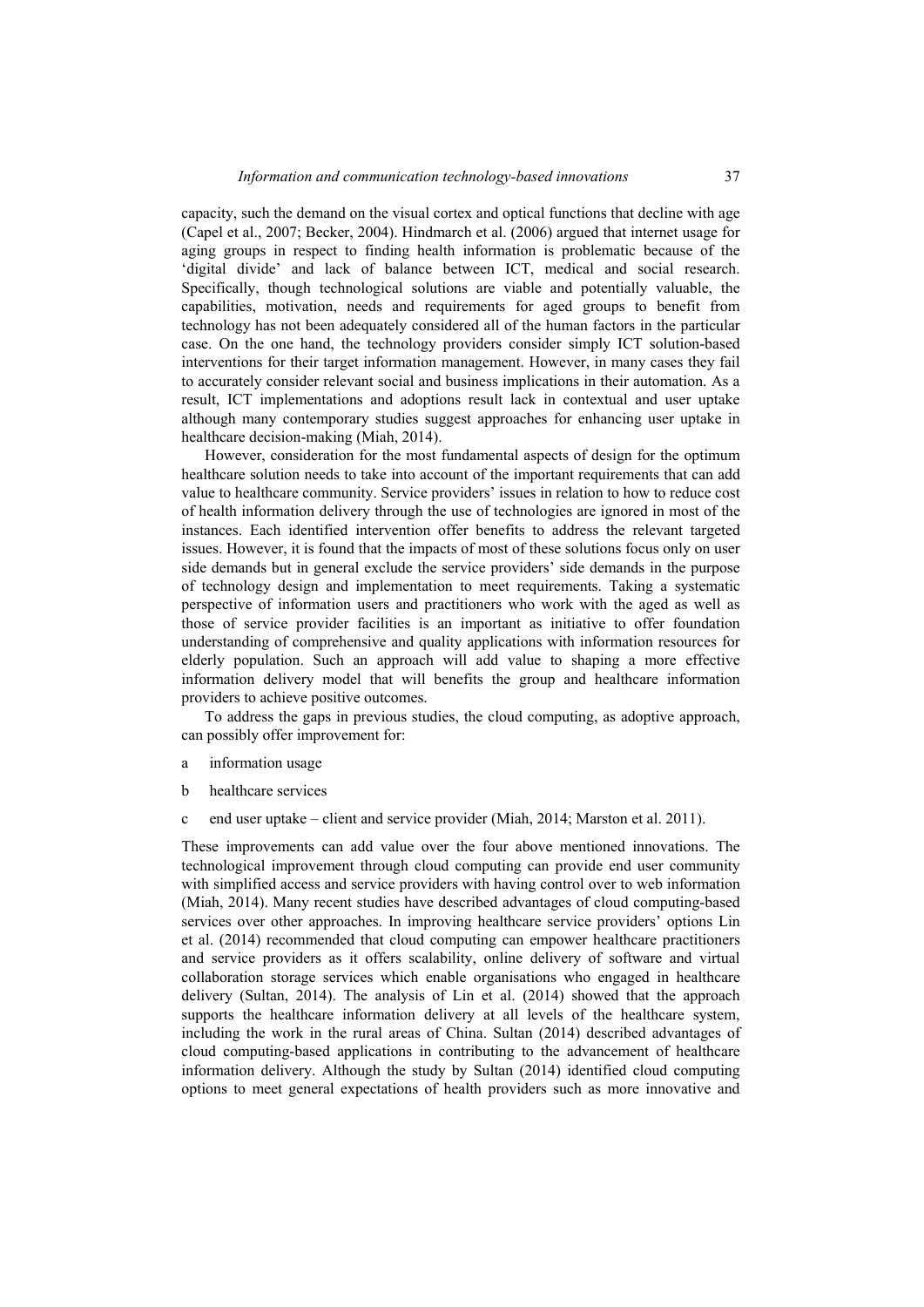cost-effective solutions and easy and quick solutions, no solution framework has been proposed to implement the solution. There are cloud-based healthcare solutions that have emerged recently such as GE healthcare (GE Healthcare, 2010). The solution is based on the patient self-service portal which enables patients to remotely communicate with their healthcare providers, request appointments and easily access their clinical information. Cloud-based EMR systems are likely to attract many US health delivery organsations (Sultan, 2014; Kolakowski, 2010). de Assunção et al. (2010) conducted a cost-benefit analysis of cloud-based services over the capability of cluster-based solution. The study found effective performance and response times with lower usage cost when using cloud-based operations.

#### **5 Discussion and conclusions**

The study identified the key areas of ICT innovations in the domain of aging healthcare and the associated issues that were discussed specially for delivering healthcare information. The outcome of the study helped create an initial basis to develop a new adoptive approach to support implementation of healthcare interventions for the wellbeing of the target population. For a wide-scale implementation, the benefits for the providers are important to consider such as for cutting cost of information delivering and service implementations. We have illustrated the arguments through our analysis on previous innovations in use and to address their issues.

The aim of the ground work presented a preliminary idea of cloud-based information delivery for the benefit of healthcare information providers and elderly population for their healthcare needs. Fitzgerald and Dennis (2010) described cloud-based design as a 'circuit-switched service architecture' that is easier to implement for organisations because 'they move the burden of network design and management inside the cloud' (p.297). This implies that both, user such as elderly population and information service providers, and health research organisations can use the cloud without any technological burden especially for a wide-scale implementation.

This study adopted a comprehensive approach to identify the growing requirements. With respect to the related works, author acknowledges the approach using a systematic literature review conducted by Gaikwad and Warren (2009) which evaluated the feasibility and benefits of home-based ICT enabled interventions for chronic disease management. Using similar approach, Barlow et al. (2007) conducted a literature review of home tele-care related to the frail elderly and chronically ill. The study of Barlow et al. (2007) reported about the effective Tele-care interventions to reducing health service use and improving clinical indicators and reducing health service use. However, a particular shortfall of the current study is a cost-benefit analysis related to specific technological implementations which could add value to its further evaluation. Such information is so far, limited in the target literature area that describe benefits realisation from such technology investments. Our study mainly articulated the user-side options and benefits in order to identify requirements and importance of service providers provisions in healthcare information delivery, that may not be a suitable scale of measure to which adoptive approach can help gain greater benefit both for end-user and service provider communities.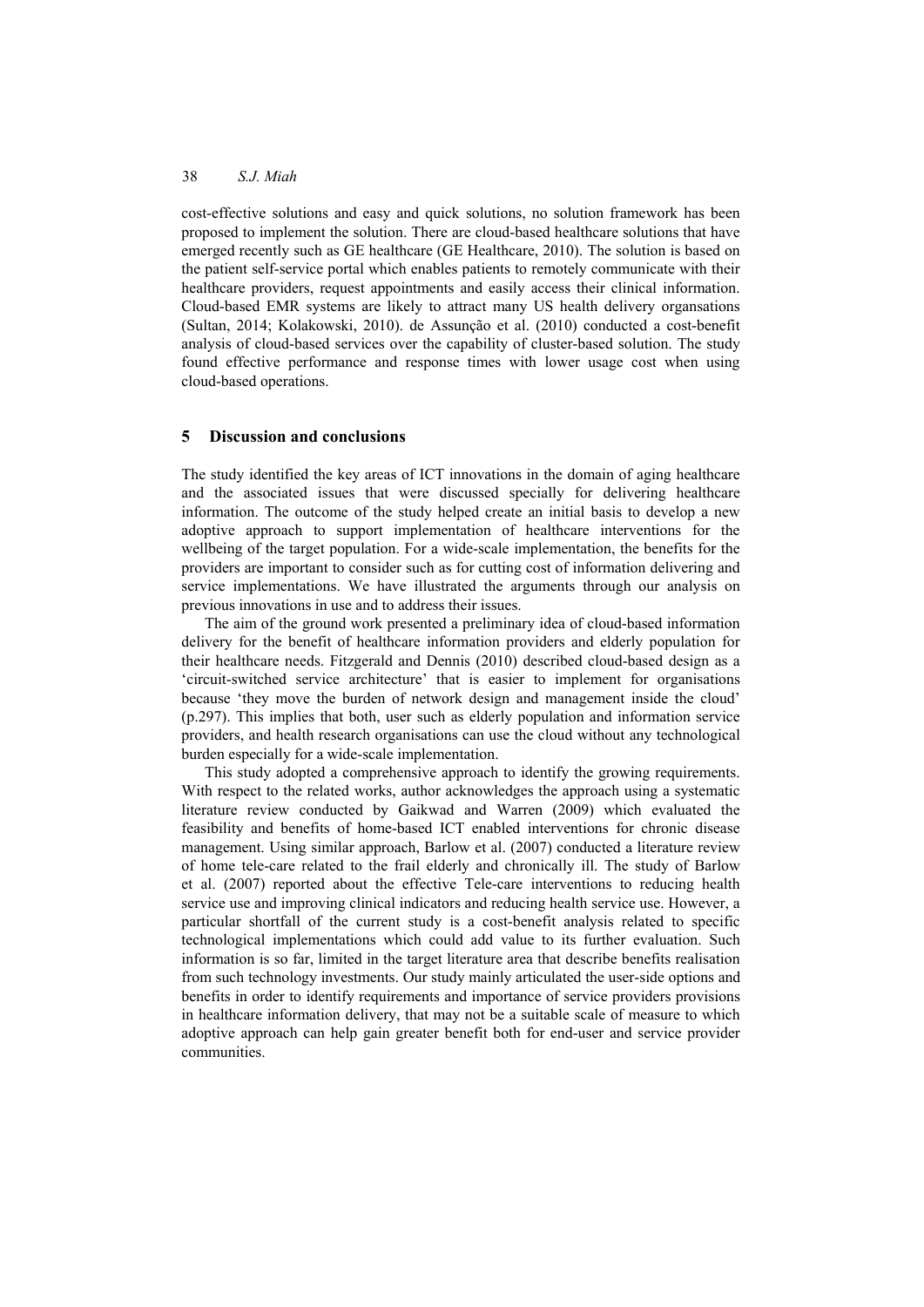#### **References**

- Al-Busaidi, A., Gray, A. and Fiddian, N. (2006) 'Personalizing web information for patients: linking patient medical data with the web via a patient personal knowledge base', *Health Informatics Journal*, Vol. 12, No. 1, pp.27–39.
- Andreassen, H.K., Bujnowska-Fedak, M.M., Chronaki, C.E., Dumitru, R.C., Pudule, I., Santana, S., Voss, H. and Wynn, R. (2007) 'European citizens' use of e-health services: a study of seven countries', *BMC Public Health*, Vol. 7, No. 53, pp.1–7, doi:10.1186/1471-2458-7-53.
- Axisa, F., Schmitt, P.M., Gehin, C., Delhomme, G., McAdams, E. and Dittmar, A. (2005) 'Flexible technologies and smart clothing for citizen medicine, home healthcare, and disease prevention', *IEEE Transactions on Information Technology in Biomedicine*, Vo. 9, No. 3, pp.325–336.
- Baker, P.M.A., Bricout, J.C., Moon, N.W., Coughlan, B., Pater, J. (2013) 'Communities of participation: a comparison of disability and aging identified groups on Facebook and LinkedIn', *Telematics and Informatics*, Vol. 30, No. 1, pp.22–34.
- Barlow, J., Singh, D., Bayer, S. and Curry, R. (2007) 'A systematic review of the benefits of home telecare for frail elderly people and those with long-term conditions', *Journal of Telemedicine and Telecare*, Vol. 13, No. 4, pp.172–179.
- Becker, S.A. (2004) 'A study of web usability for older adults seeking online health resources', *ACM Transactions on Computer-Human Interaction (TOCHI)*, Vol. 11, No. 4, pp.387–406.
- Blake, H. (2008) 'Innovation in practice: mobile phone technology in patient care', *British Journal of Community Nursing*, Vol. 13, No. 4, pp.160–165.
- CAAIR (2011) *Collaboration for Ageing and Aged-care Informatics Research* [online] http://www.usq.edu.au/business-law/research/isresearch/agedcareinformatics (accessed 11 May 2011).
- Capel, S. and Farrugia, M. (2005) 'North Cumbria health: the development of a web site for patients and the public in North Cumbria and the information needs of older people', *Health Information on the Internet*, Vol. 46, pp.5–8.
- Capel, S., Childs, S., Banwell, L. and Heaford, S. (2007) 'Access to information and support for health: some potential issues and solutions for an ageing population', *Health Informatics Journal*, Vol. 13, No. 4, pp.243–253.
- Choi, N. (2011) 'Relationship between health service use and health information technology use among older adults: analysis of the US national health interview survey', *Journal of Medical Internet Research*, Vol. 13, No. 2, p.e33.
- de Assunção, M.D., di Costanzo, A. and Buyya, R. (2010) 'A cost-benefit analysis of using cloud computing to extend the capacity of clusters', *Cluster Computing*, Vol. 13, No. 3, pp.335–347.
- Essén, A. and Conrick, M. (2007) 'Visions and realities: developing 'smart' homes for seniors in Sweden', *Electronic Journal of Health Informatics*, Vol. 2, No. 1, p.e2.
- Ferreira, F., Dias, F., Braz, J., Santos, R., Nascimento, R., Ferreira, C. and Martinho, R. (2013) 'Protege: a mobile health application for the elder-caregiver monitoring paradigm', *Procedia Technology*, Vol. 9, pp.1361–1371.
- Fitzgerald, J., and Dennis, A. (2010) *Fundamentals of Business Data Communications*, 10th ed., John Wiley & Sons, Inc., London, UK.
- Flynn, D., Gregory, P., Makki, H. and Gabbay, M. (2009) 'Expectations and experiences of eHealth in primary care: a qualitative practice-based investigation', *International Journal of Medical Informatics*, Vol. 78, No. 9, pp.588–604.
- Fossuma, M., Alexander, G.L., Ehnfors, M. and Ehrenberg, A. (2011) 'Effects of a comp uterized decision support system on pressure ulcers and malnutrition in nursing homes for the elderly', *International Journal of Medical Informatics*, Vol. 80, No. 9, pp.607–617.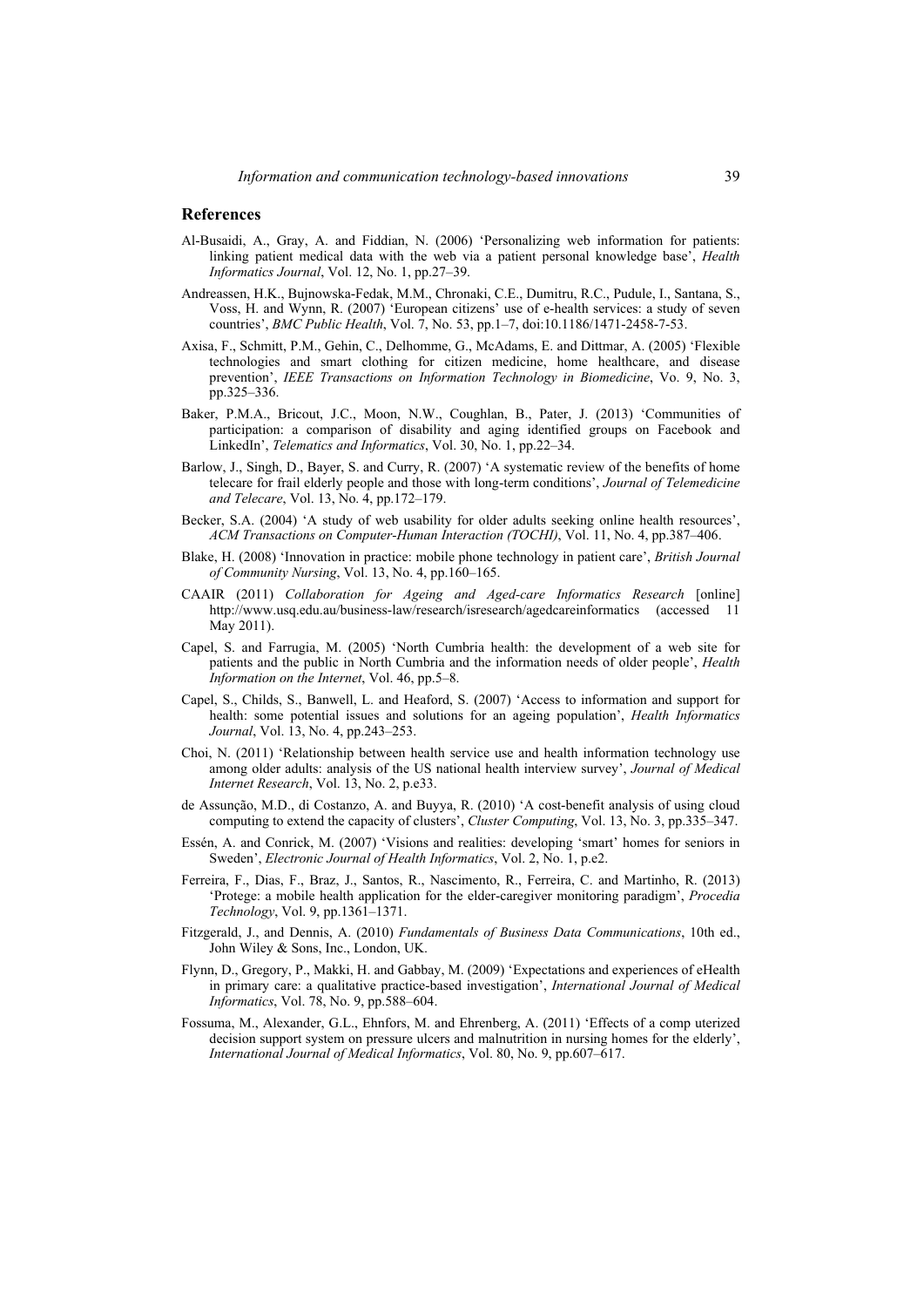- Frean, I. (2004) 'Towards a justification for aged care informatics', in Conrick, M. and Soar, J. (Eds.): *ACCIC 2004 Proceedings of the First Australian Aged and Community Care Informatics Conference*, Brunswick East, Victoria, Health Informatics Society of Australia, pp.76–80.
- Gaikwad, R. and Warren, J. (2009) 'The role of home-based information and communications technology interventions in chronic disease management: a systematic literature review', *Health Informatics Journal*, Vol. 15, No. 2, pp.122–146.
- GE Healthcare (2010) *Centricity Practice Solution Going Beyond Meaningful Use* [online] http://health.usf.edu/NR/rdonlyres/FE10A70B-8848-45CC-BBF8-E53B0AC8A0D0/ 0/GECENTRICITYPracticeSolutionCPS.pdf (accessed 12 June 2013).
- Georgiou, A., Westbrook, J.I. and Braithwaite, J. (2011) 'Time matters: a theoretical and empirical examination of the temporal landscape of a hospital pathology service and the impact of e-health', *Social Science & Medicine*, Vol. 72, No. 10, pp.1603–1610.
- Hardey, M. (2008) 'Public health and Web 2.0', *The Journal of the Royal Society for the Promotion of Health*, Vol. 128, No. 4, pp.181–189.
- Hayes, B. (2008) 'Cloud computing as software migrates from local PCs to distant internet servers, users and developers alike go along for the ride', *Communications of the ACM*, Vol. 51, No. 7, pp.9–11.
- Heart, T. and Kalderon, E. (2013) 'Older adults: are they ready to adopt health-related ICT?', *International Journal of Medical Informatics*, November, Vol. 82, No. 11, p.e209-31.
- Hindmarch, M. et al. (2006) *Digital Gerontechnology: Opportunities, Approaches and State of the Art* [online] http://www.codeworks.net/atl/templates/ATL/data/DiGOAS per cent20Policy.pdf (accessed May 2011).
- Hoof, J.V., Kort, H.S.M., Rutten, P.G.S. and Duijnstee, M.S.H. (2011) 'Ageing-in-place with the use of ambient intelligence technology: perspectives of older users', *International Journal of Medical Informatics*, Vol. 80, No. 5, pp.310–331.
- Hughes, L.D., Done, J. and Young, A. (2011) 'Not 2 old 2 TXT: there is potential to use email and SMS text message healthcare reminders for rheumatology patients up to 65 years old', *Health Informatics Journal*, Vol. 17, No. 4, pp.266–276.
- Joe, J. and Demiris, G. (2013) 'Older adults and mobile phones for health: a review', *Journal of Biomedical Informatics*, Vol. 46, No. 5, pp.947–954.
- Kluzer, S., Redecker, C. and Centeno, C. (2010) *Long Term Care Challenges in an Ageing Society: The Role of ICT and Migrants*, Research paper, Institute for Prospective Technological Studies, European Commission.
- Koch, B. (2007) 'Evaluation of a web enabled care planning and documentation system within aged care settings', *Electronic Journal of Health Informatics*, Vol. 2, No. 1, p.e4.
- Kolakowski, N. (2010) *Dell, Practice Fusion to offer Medical Records System* [online] http://www.eweek.com/c/a/Health-Care-IT/Dell-Practice-Fusion-to-Offer-Medical-Records-System-805388/#sthash.MKmsNz0g.dpuf (accessed 13 February 2014).
- Lai, A.M., Kaufman, D.R., Starren, J. and Shea, S. (2009) 'Evaluation of a remote training approach for teaching seniors to use a telehealth system', *International Journal of Medical Informatics*, Vol. 78, No. 11, pp.732–744.
- Lin, C.W., Abdul, S.S., Chinciu, D.L., Scholl, J., Jin, X. et al. (2014) 'Empowering village doctors and enhancing rural healthcare using cloud computing in a rural area of mainland chain', *Computer Methods and Programs in Biomedicine*, Vol. 113, pp.585–592.
- Manthorpe, J., Malin, N. and Stubbs, H. (2004) 'Older people's views on rural life: a study of three villages', *Journal of Clinical Nursing*, Vol. 13, No. 6b, pp.97–104.
- Marston, S., Li, Z., Bandyopadhyay, S., Zhang, J. and Ghalsasi, A. (2011) 'Cloud computing the business perspective', *Decision Support Systems*, Vol. 51, No. 1, pp.176–189.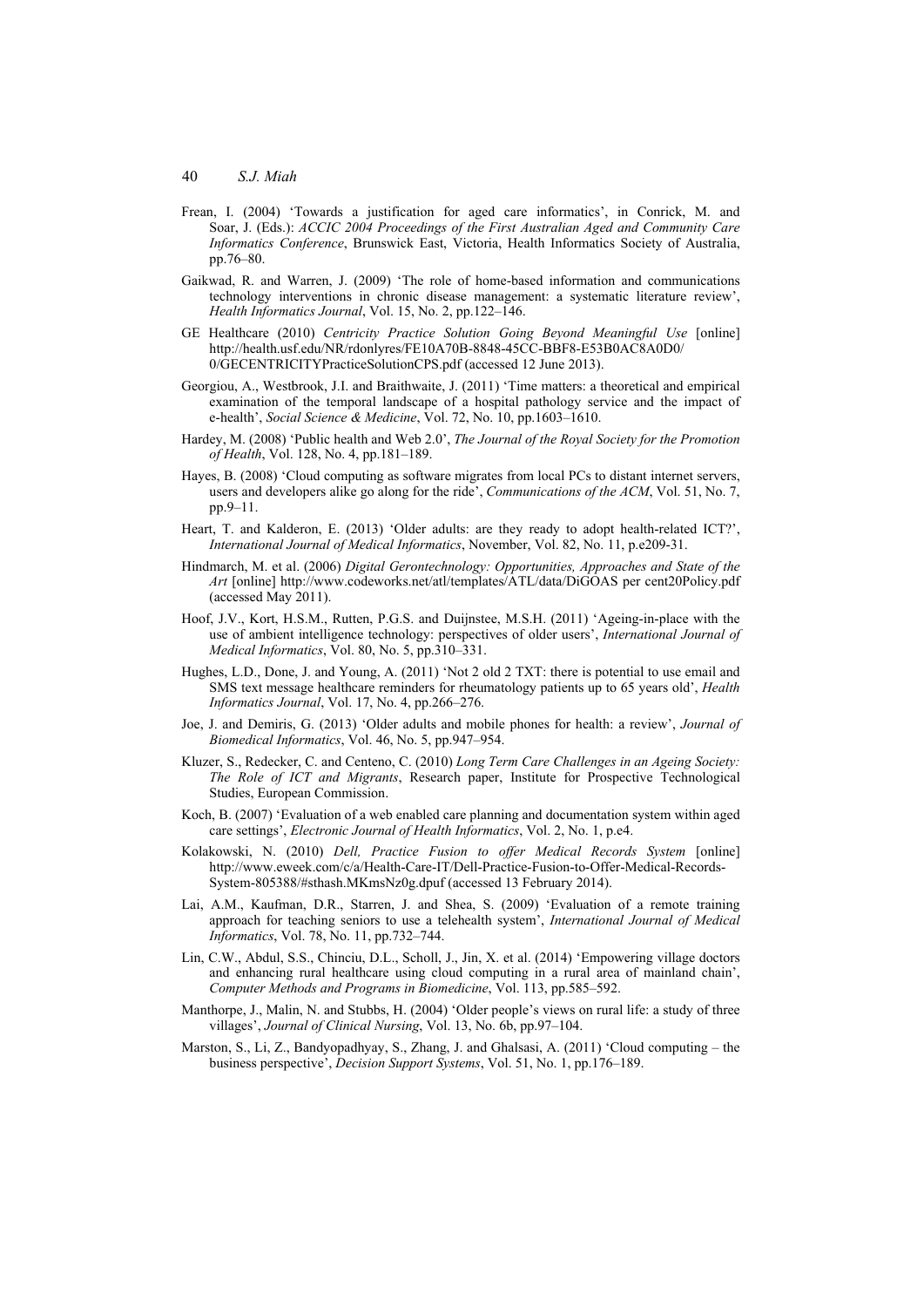- Melander, A., Fältholm, Y. and Gard, G. (2007) 'Safety vs. privacy: elderly persons' experiences of a mobile safety alarm', *Health and Social Care in the Community*, Vol. 16, No. 4, pp.337–346.
- Miah, S.J. (2014) 'A demand-driven cloud-based business intelligence for healthcare decision making', in Sun, Z and Yearwood, J. (Eds.): *Demand-Driven Web Services: Theory, Technologies and Applications*, IGI Global Publisher, USA, pp.324–339.
- Nyman, S.R. and Yardley, L. (2009) 'Usability and acceptability of a website that provides tailored advice on falls prevention activities for older people', *Health Informatics Journal*, Vol. 15, No. 1, pp.27–39.
- Obi, T. (2013) *ICT Accessibility Solutions for Japan's Ageing/Disability in Societies* [online] http://www.un.org/disabilities/documents/egm2012/Obi.pdf (accessed 2 June 2013).
- Panou, M., Touliou, K., Bekiaris, E. and Tsaprounis, T. (2013) 'Mobile phone application to support the elderly', *International Journal of Cyber Society and Education*, Vol. 6, No. 1, pp.51–56.
- Piper, A.M. and Hollan, J.D. (2013) 'Supporting medical communication for older patients with a shared touch – screen computer', *International Journal of Medical Informatics*, Vol. 82, No. 11, pp.e242–50.
- Plaza, I., Martin, L., Martin, S. and Medrano, C. (2011) 'Mobile applications in an aging society: status and trends', *The Journal of Systems and Software*, Vol. 84, No. 11, pp.1977–1988.
- Pulman, A. (2010) 'A patient centred framework for improving LTC quality of life through Web 2.0 technology', *Health Informatics Journal*, Vol. 16, No. 1, pp.15–23.
- Randell, R., Mitchell, N., Thompson, C., McCaughan, D. and Dowding, D. (2009) 'Supporting nurse decision making in primary care: exploring use of and attitude to decision tools', *Health Informatics Journal*, Vol. 15, No. 1, pp.5–15.
- Sammon, D., O'Donoghue, J., Herbert, J. and O'Connor, K. (2009) 'Special issue of the international journal of medical informatics – call for papers', *International Journal of Medical Informatics*, Vol. 78, No. 4, p.11.
- Shegog, R., Bartholomew, L.K., Sockrider, M.M., Czyzewski, D.I., Mullen, S.P.P.D. and Abramson, S.L. (2006) 'Computer-based decision support for pediatric asthma management: description and feasibility of the stop asthma clinical system', *Health Informatics Journal*, Vol. 12, No. 4, pp.259–273.
- Sillence, E., Briggs, P., Fishwick, L. and Harris, P. (2005) 'Do health web sites offer patients personalised information and advice?', *Health Information on the Internet*, Vol. 48, pp.9–10.
- Singh, H., Fox, S.A., Petersen, N.J., Shethia, A. and Street, R.L. (2009) 'Older patients' enthusiasm to use electronic mail to communicate with their physicians: cross-sectional survey', *Journal of Medical Internet Research*, Vol. 11, No. 2, p.e18.
- Soar, J., Yuginovich, T. and Whittaker, F. (2007) 'Reducing avoidable hospital admissions of the frail elderly using intelligent referrals', *Electronic Journal of Health Informatics*, Vol. 2, No. 1, p.e3.
- Sultan, N. (2014) 'Making use of cloud computing for healthcare provision: opportunities and challenges', *International Journal of Information Management*, Vol. 34, No. 2, pp.177–184.
- Thraen, I., Bairb, B., Mullinc, S. and Weir, C.R. (2012) 'Characterizing 'information transfer' by using a joint cognitive systems model to improve continuity of care in the aged', *International Journal of Medical Informatics*, Vol. 81, No. 7, pp.435–441.
- Treweek, S., Flottorp, S. and Oxman, A. (2000) 'Improving the quality of primary care through tailored interventions and customizable software linked to electronic medical records', *Health Informatics Journal*, Vol. 6, No. 4, pp.212–218.
- Wenger, G. (2001) 'Clare: myths and realities of ageing in rural Britain', *Ageing and Society*, Vol. 21, No. 1, pp.117–130.